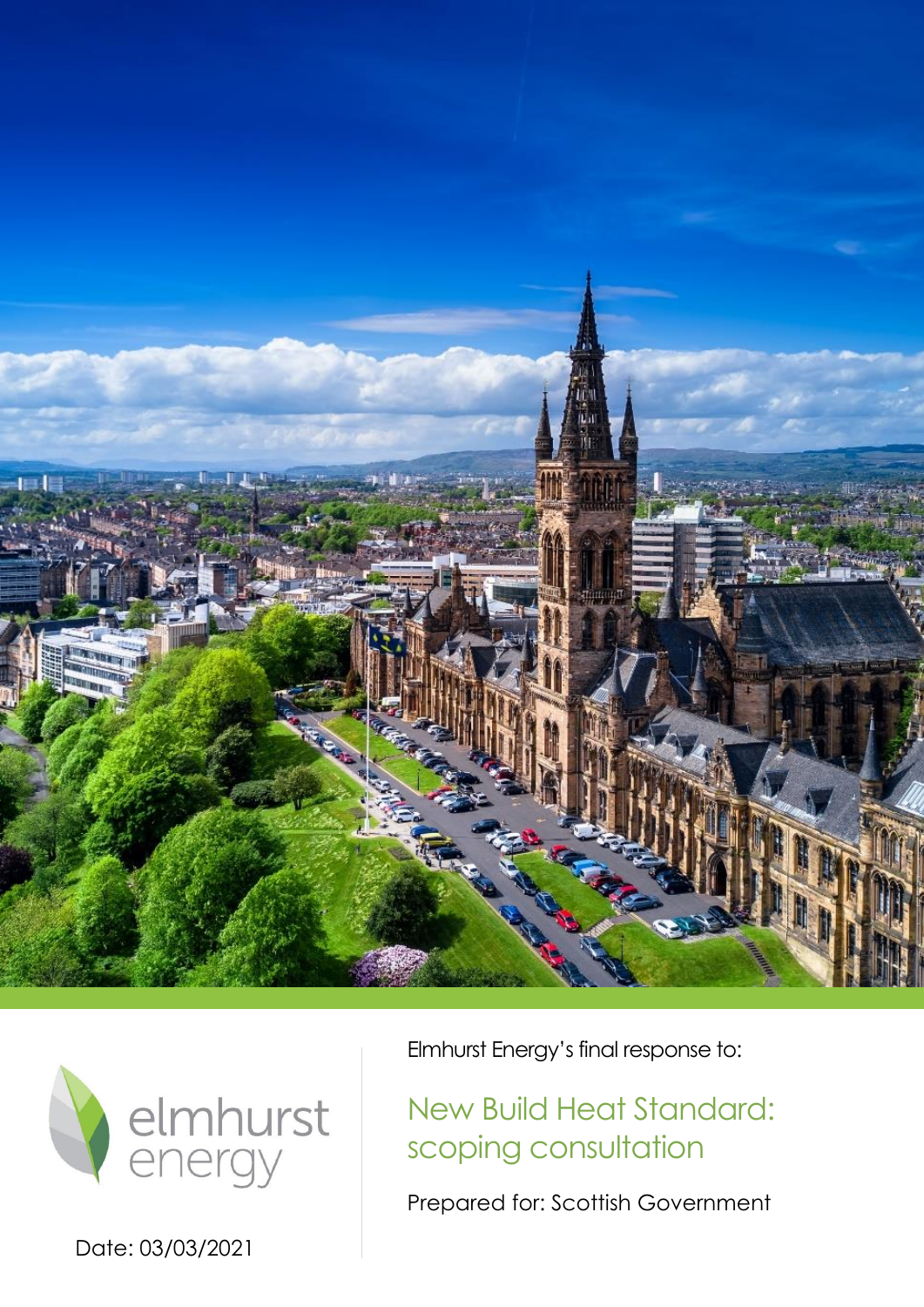

# 1. Introduction

Elmhurst Energy are pleased that Scottish Government have published a consultation on 'standards for heating in new buildings' and as such we are delighted to respond to each question in turn.

The Consultation asked 17 questions and we have answered them all below. We hope you find the responses considered and useful for taking Energy Efficient Scotland forward in a progressive manner.

Elmhurst have answered the questions from a whole building approach; we are independent of fuels and technologies and therefore have abstained from direct question relating to evidence on particular technologies. We believe that all good proven technologies have a place to play in making Scotland's Buildings more energy efferent and using cleaner fuels.

# 2. Questions and Answers

# **1. Do you agree with the above key outcomes? Please explain your view.**

Elmhurst agrees with the nine key outcomes for transitioning to zero direct carbon heating in new buildings. We have long advocated new buildings should achieve a balance of low energy use, low carbon emissions and low running costs via a fabric first approach. We also stress the importance of indoor air quality to the building occupier and advocate ensuring ventilation and energy efficiency in the Building Standards work together.

# **2. Are there any additional outcomes which should be embedded here?**

We always advocated cost, carbon and energy are given equal prominence on all outputs from the calculation methodologies to drive the required outcomes e.g. building standards outputs and EPCs.

Page - 1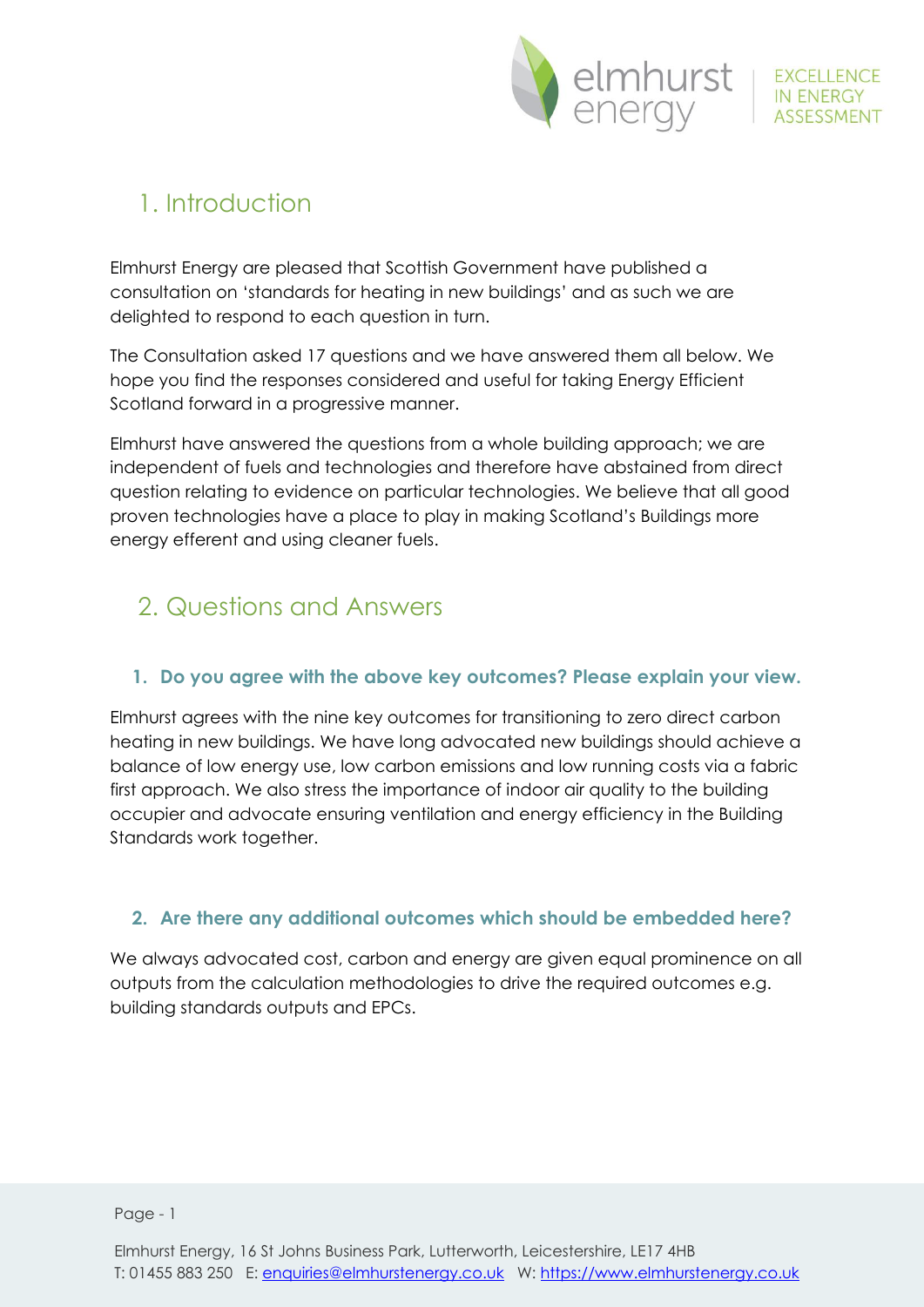

#### **3. Do you agree with limiting this Standard to 'new buildings' as defined within section 2.2?**

As new buildings are easier to regulate against it makes sense to ensure this standard is applied to them. However the existing building sector still accounts for the majority of the emissions from buildings therefore we would must take action in this area as well through other regulations, incentives and policies.

# **4. Do you agree with: (a) our approach taken to require future installed heating systems to be zero direct emissions only, and (b) our approach taken to focus on direct/ point of use emissions that a building owner has responsibility over only?**

We do not agree with this approach. We suggest you focus on the carbon intensity of fuels based on current figures, but also include the projected emissions figures as well. These figures should be updated regularly, e.g. annually, to prevent any 'gaming' of the system and also to ensure they are a fair reflection of the fuels as heating generation innovates in the future.

We also appreciate focussing on heat however we would like to ensure that other energy demands in buildings are also not forgotten. Energy use from hot water generation, ventilation, lighting and appliances will encapsulate a larger proportion of a buildings energy requirement than space heating in future due to the increasing fabric standards.

#### **5. What evidence can you offer on ways of ensuring zero direct emissions from heating that could be compliant with this Standard?**

Elmhurst would support using the outputs from accredited energy assessors using the existing, nationally recognised energy rating methodologies of SAP and SBEM.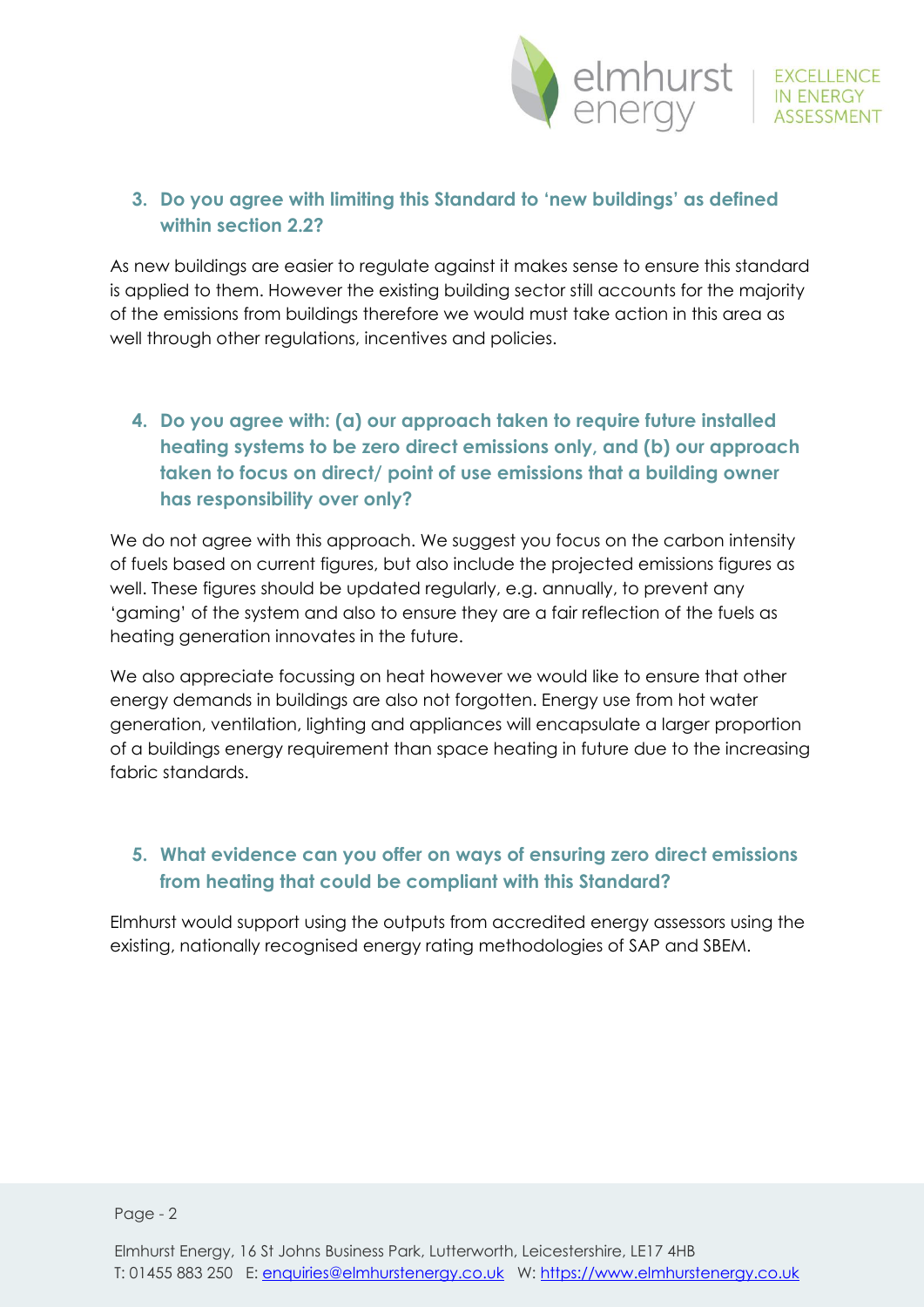

# **6. What are your views on section 2.6, specifically regarding what mechanism the Scottish Government could use to ensure compliance with the Standard?**

Elmhurst would support using the outputs from accredited energy assessors using the existing, nationally recognised energy rating methodologies of SAP and SBEM, but with corrected and regularly updated carbon factors.

# **7. What steps can the Scottish Government take to support industry to deliver this Standard, and how could we make compliance with this Standard easier?**

Elmhurst would recommend incorporating the compliance requirements into Section 6 of the Building Standards.

#### **8. How do we ensure that consumers are protected from increased energy bills, while giving developers flexibility to comply with the Standard?**

By ensuring a fabric first approach to construction of new buildings, this should reduce the energy demand significantly so that even high cost heating fuels such as electricity do not result in higher energy bills for the building occupier.

Further modelling should be carried out using the national calculation methodologies to ensure the fabric standards set in new standards result in lower fuel bills for occupiers.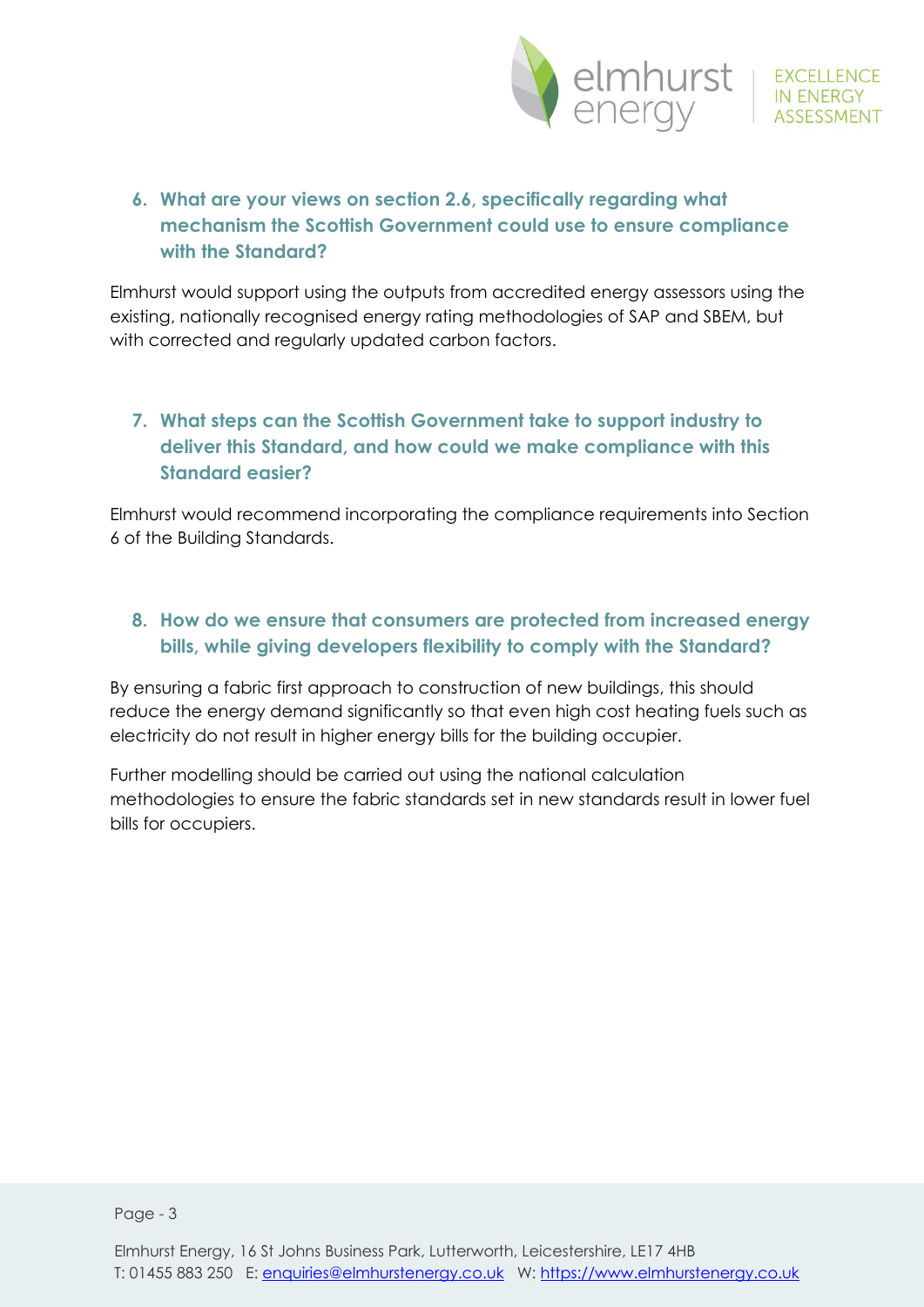

**9. What are your views on new buildings connecting to an existing heat network, where development takes place within a heat network zone? Do you envisage any unintended consequences as a result of this proposal?** 

It must be ensured that a heat network cannot change its heating fuel in future to something that is more carbon intensive due to other outside pressures or fluctuating carbon factors. For example many heat networks are currently based on gas CHP systems, however in future iterations of SAP this may be seen as more carbon intensive than electricity, which previously was given a high carbon factor but has recently been classified as lower carbon than gas now. Also it should never restrict the builder to using a heat network where a lower carbon factor heating solution can be found.

#### **10.Do you agree with the Scottish Government's proposal to introduce this Standard in 2024? What are your views on this Standard being brought into force for new buildings consented earlier than 2024?**

Elmhurst agree that 2024 seems a reasonable timescale to prepare industry for this change. However we would advocate the next update to Section 6 of the standards is a meaningful step towards the 2024 standard.

# **11.How can opportunities be maximised for the supply chain involved in the delivery of new homes (ranging from product suppliers to on-site operatives), including skills?**

By including this into the next update to Section 6 this will ensure a clear pathway to 2024 in terms of compliance. Energy assessors and builders can work together to find solutions to meet the requirements and this will give manufacturers opportunities to innovate and produce low carbon heating technologies.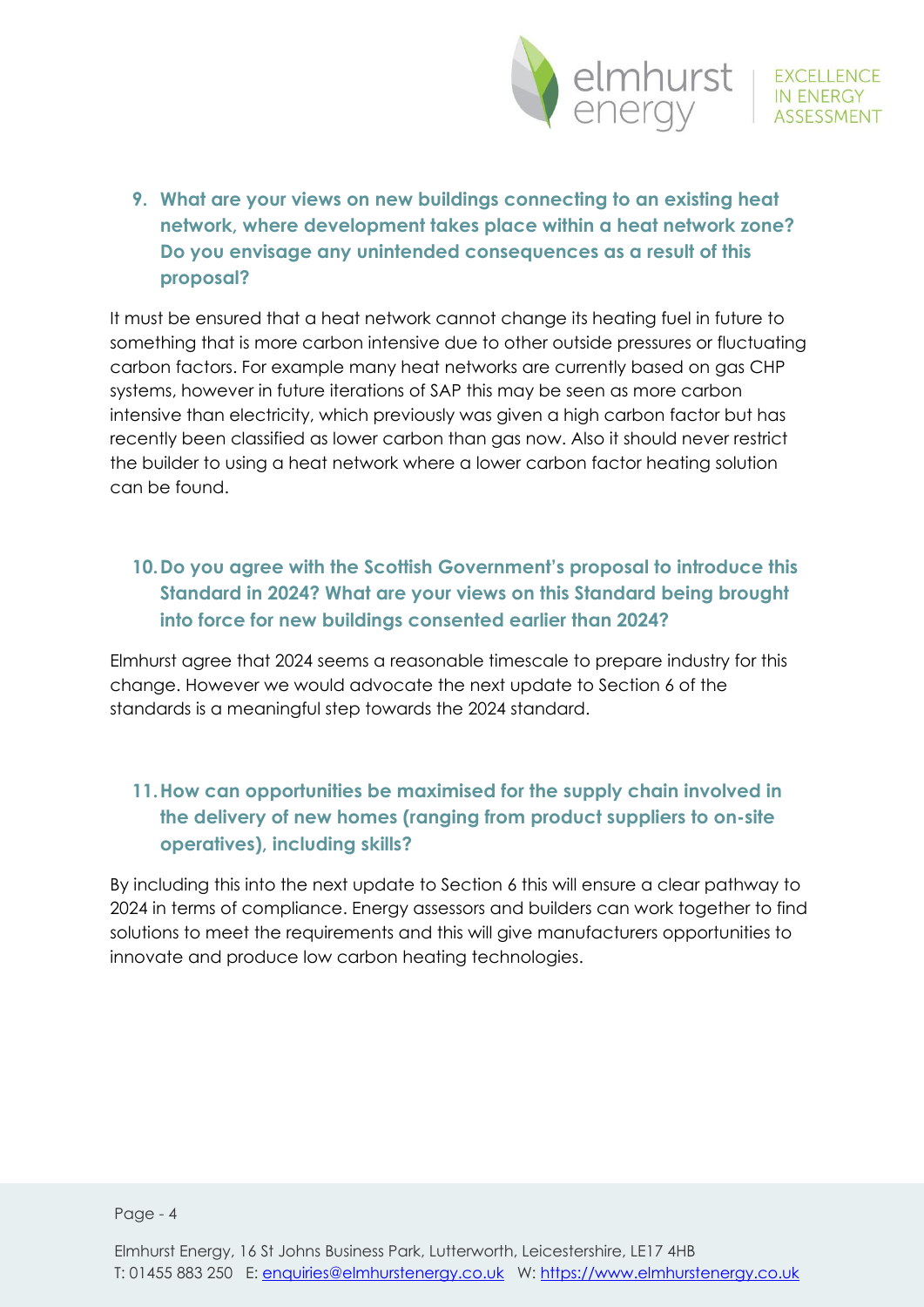

# **12.What do you envisage the key challenges would be for developers, and wider-building industry, in meeting this proposed Standard? How could this sector be supported to address those challenges?**

The industry needs clarity on what Scottish Government want to achieve. Providing a simple route map with long term certainty will help industry build upon current methodologies and competent persons that exist. Once industry knows how to achieve this, they will adapt and innovate accordingly.

# **13.What are the key challenges for the energy networks regarding the deployment of zero emissions heating in new developments? How could this sector be supported to address those challenges?**

No strong opinion

# **14.How do you see this Standard interacting with wider-energy system changes, and what role do you see for flexibility and smart technologies?**

The national calculation methodologies need to be kept up to date with innovation and proven technologies. Much work has already taken place around this especially for SAP 11 and we must keep methodologies up to speed with any future innovations in this area.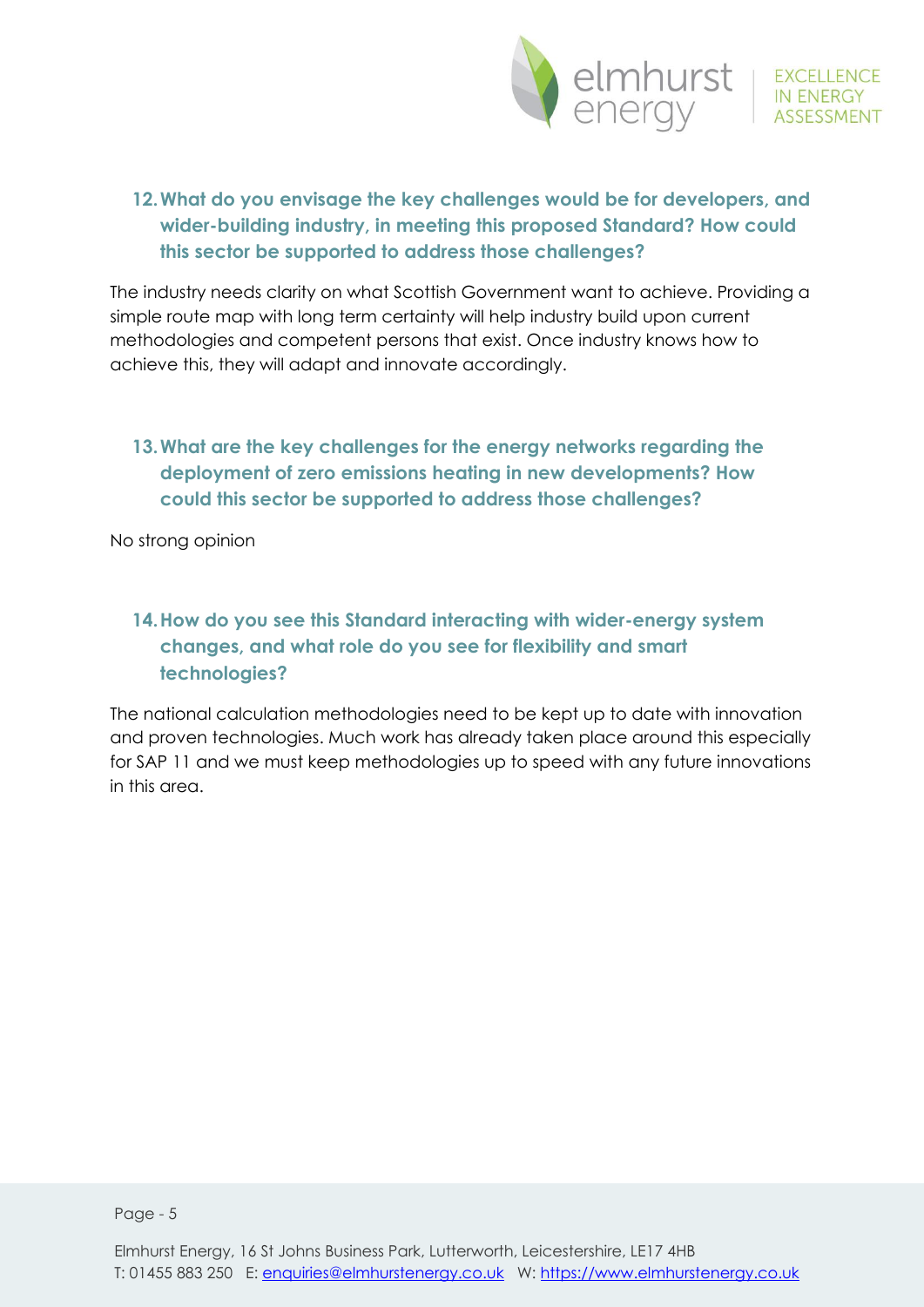

#### **15.What can be done to encourage greater consumer awareness and understanding?**

Elmhurst believe a building passport/logbook type system that stays with a building for its life would allow occupiers to understand how their building was constructed and operates. This should include advice on operating the building and its systems safely and efficiently.

Elmhurst would also encourage Scottish Government to move EPCs to an online platform as has happened in the other regions of the UK. This enables EPCs to be dynamic, and they can provide links to encourage consumers to find out more about their building.

Finally we would encourage incentivising energy efficient buildings so occupiers want to live and work in them in future. For example council tax reductions for high EPC bands.

## **16.What approach should be taken when considering new non-domestic buildings, and what are the specific challenges and opportunities relating to new non-domestic buildings?**

No specific challenges.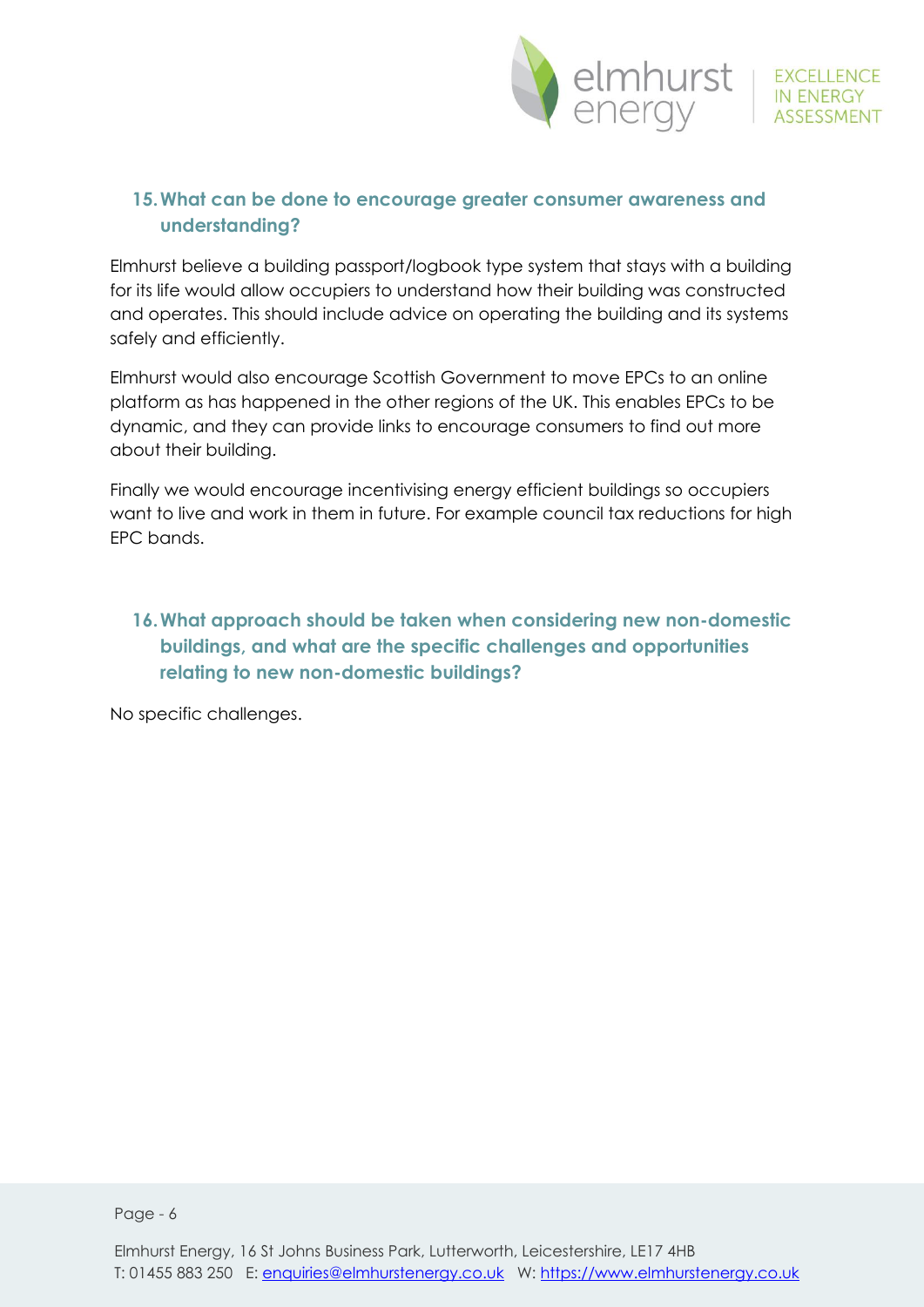

EXCELLENCE<br>IN ENERGY

# **17.By introducing this Standard, what challenges or opportunities might result for households on low incomes (for example, around affordability or access), and how can the Scottish Government best take account of these?**

Challenges would be the potential to increase fuel bills for using certain fuel types. We encourage not to focus solely on space heating, as in future domestic hot water and lighting are likely to be the higher energy demands in buildings.

Elmhurst believe there is an opportunity for undertaking of an occupation model once the building is occupied to enable occupiers to ensure their EPC is reflective of the actual occupancy of the building. Finally with the use of metered (in use) data working together with the asset rating (EPC) and occupation data, experts such as accredited energy assessors will be able to get a better picture of the buildings performance and then the occupier can focus on their own goals e.g. cost, carbon and/or energy reduction. This will eliminate the performance gap that currently exists between a buildings performance and its EPC.

If Government wants to pursue a certain goal, e.g. carbon reduction, then building occupiers should be incentivised to achieve this through good policy and if necessary financial incentives as their goal may be different for example lower fuel bills. It may not be possible to achieve low carbon, cost and energy efficiency for all buildings all of the time especially when considering all energy uses in a building e.g. hot water, lighting, ventilation, appliances etc.